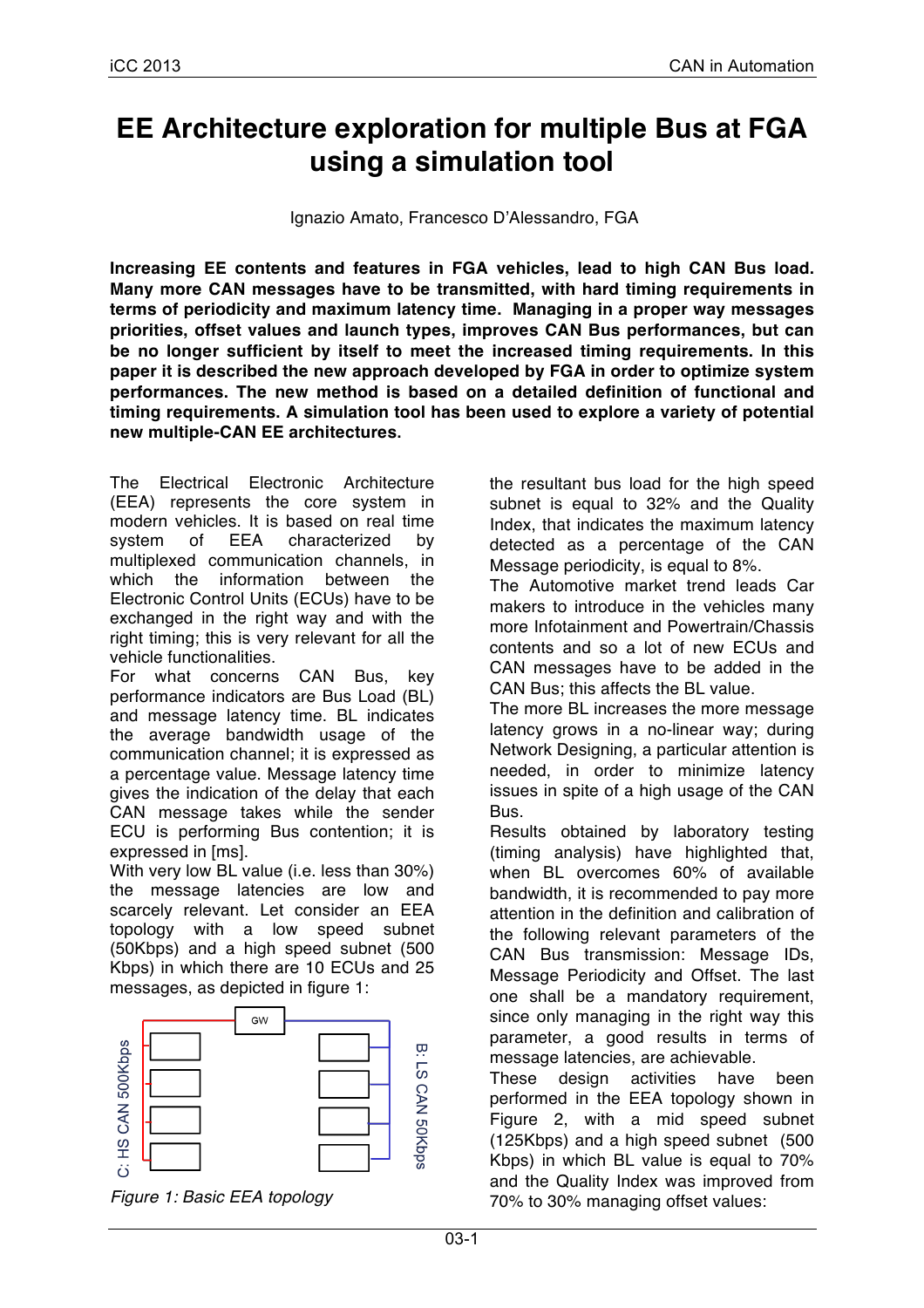

*Figure 2: Medium EEA topology*

#### **OFFSET Management**

The offset values allow spreading messages transmission scheduling of each ECU in order to avoid bursts on the Bus; the bursts are responsible for the accumulation of messages delay in the ECU output message buffer.

Several viable ways to define offset parameter are described in literature and implemented by different car makers. In our applications it has been considered an offset assignment rule focused on the optimization of message transmission of the single ECU instead of optimizing the messages transmission scheduling of the entire bus system. In this way if we were forced to change the number of the messages transmitted by the single ECU, we would not have the need to modify OFFSET values in the remaining ECUs saving project development timing and costs. The offset assignment rule can be expressed as

OFFSET(i)=round[(P/2N +i\*P/N)/Res]/Res with  $0 \le i \le n-1$ 

where

- OFFSET(i) is the offset value for the i-message
- P is message periodicity
- N is the number of messages sent by an ECU
- Res is the offset resolution that the ECU is able to manage (strictly related to the ECU framing processing period)

It has been observed that there is great benefit to respect the right relationships between message priority, message periodicity and offset as shown in the figure 4:



*Figure 4: Priority vs Period vs OFFSET*

For example: considering an ECU that has to send 5 messages, Message A, B and C with a periodicity equal to 10 ms and Message D and E with a periodicity equal to 100ms, the related OFFSET values will have to be assigned as represented in Table 1:

| <b>Messages</b> | <b>Priority</b><br>[dec] | <b>Perio</b><br>d [ms] | <b>Offset</b><br>[ms] |
|-----------------|--------------------------|------------------------|-----------------------|
| Message A       |                          | 10                     | 2                     |
| Message B       | 2                        | 10                     |                       |
| Message C       | 3                        | 10                     | 8                     |
| Message D       | 4                        | 100                    | 24                    |
| Message E       | 5                        | 100                    | 76                    |

*Table 1: Offset assignment*

The figure 3 shows the benefits in terms of latencies reduction, carried out applying the offset management, considering the EEA topology in Figure 2: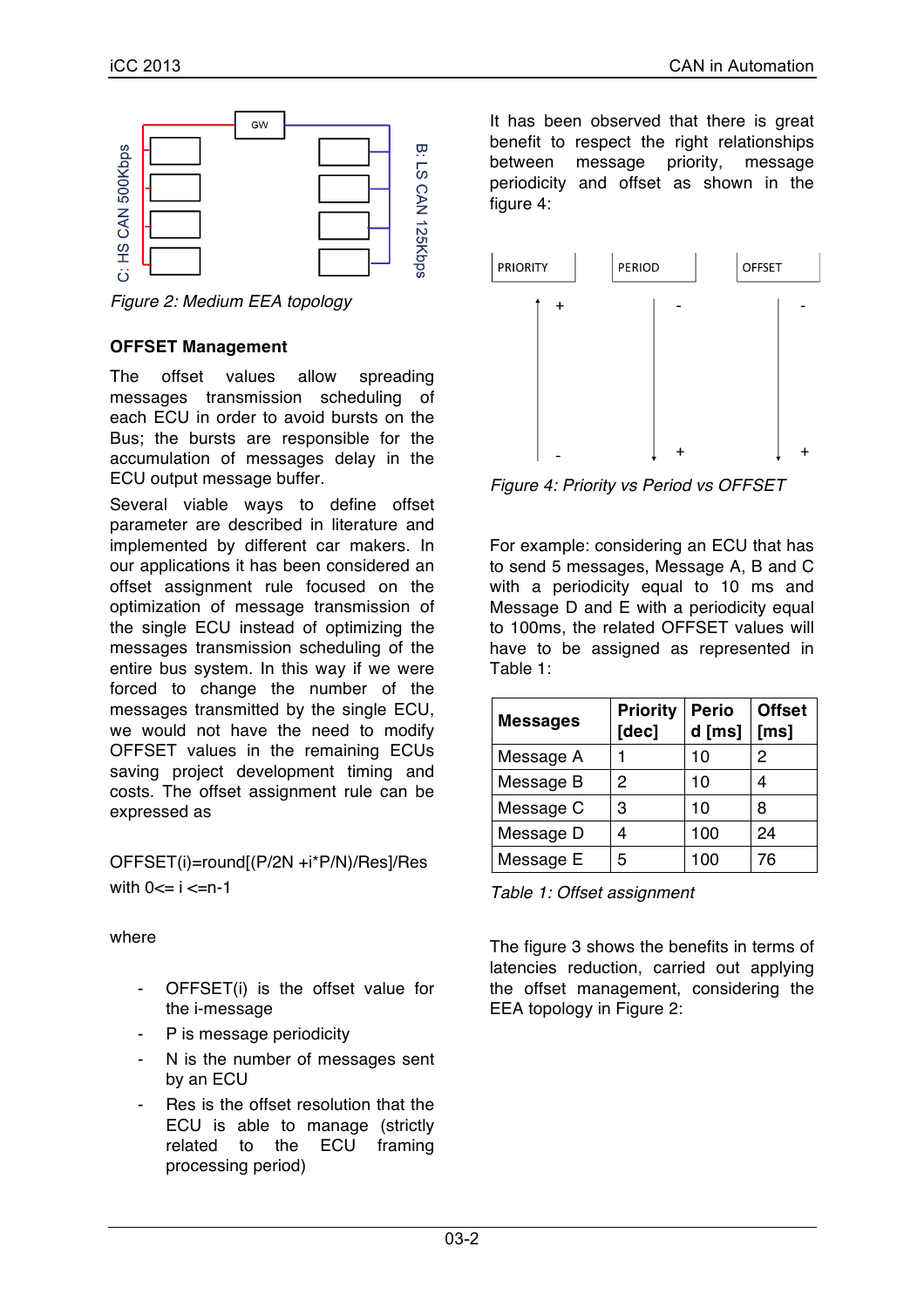

*Figure 3: Latencies Vs Message priorities*

### **EEA exploration**

In case of very high BL values (i.e. more than 80%), a proper management of CAN Bus Transmission parameters, could be no longer enough; a topology change of the EEA would be needed. To do that, it is necessary to add new CAN subnets, modify the respective baud rates, re-define the ECUs allocation and evaluate the possibility to have some ECUs connected to more than one bus, especially if they are capable to support gateway/routing functionality; in the message oriented approach, changing the topology means to define new signal-to-message mapping as well.

Having as target the design of a brand new EEA, minimizing the BL of each subnet, it has been developed a dedicated tool that is able to define the optimal characteristics of EEA topology also in terms of CAN message latencies. More specifically, the tool gives, as result, the ECUs allocation, the gateway/router roles and the signal-to-message mapping. As an input, the tool needs the ECU list, the signals communication matrix and, for each signal, timing constraints in terms of maximum delay, during the bus contention (Scheduling Latency-SL).

In Table 2 it is reported input file layout:

| <b>Signals</b> | <b>ECU</b> | <b>ECU</b><br>2 | <b>ECU</b><br>X | Ρ<br>[ms] | <b>Max</b><br><b>SL</b> |
|----------------|------------|-----------------|-----------------|-----------|-------------------------|
| Signal 1       | Тx         | Rx              |                 | 10        | 2                       |
| Signal 2       | Rx         |                 | Tx              | 10        | 2                       |
| Signal 3       | Rx         | Tx              | Rx              | 50        | 15                      |
| Signal 4       |            | Tx              | Rx              | 100       | 30                      |
| Signal x       |            | Rx              | Тx              | 1000      | 150                     |

*Table 2: Signal communication Matrix*

As it is well known, the SL is only a part of the entire delay that the signal accumulates in the path between sensor and actuator (Maximum Age). See Figure 4:



*Figure 4: Maximum age*

Starting from the functionalities performance requirements (Maximum Age) and assuming that Generation Latency, Message Length, Notification Latency and Consumption Latency are known, it is possible to obtain the SL deadline allowed for each signal.

Generation Latency is the time that the ECU takes to generate the signal value, starting from the sensor input; this value has to be provided by the sender ECU supplier.

Message Length is strictly related to the baud rate and Data Length Code of the transmitted message.

Notification Latency is the time that the receiver ECU takes to process the received message (availability of the information to the application layer); this value has to be provided by the receiver ECU supplier.

Consumption Latency is the time that the actuator takes to consume the information; this value has to be provided by the actuator supplier.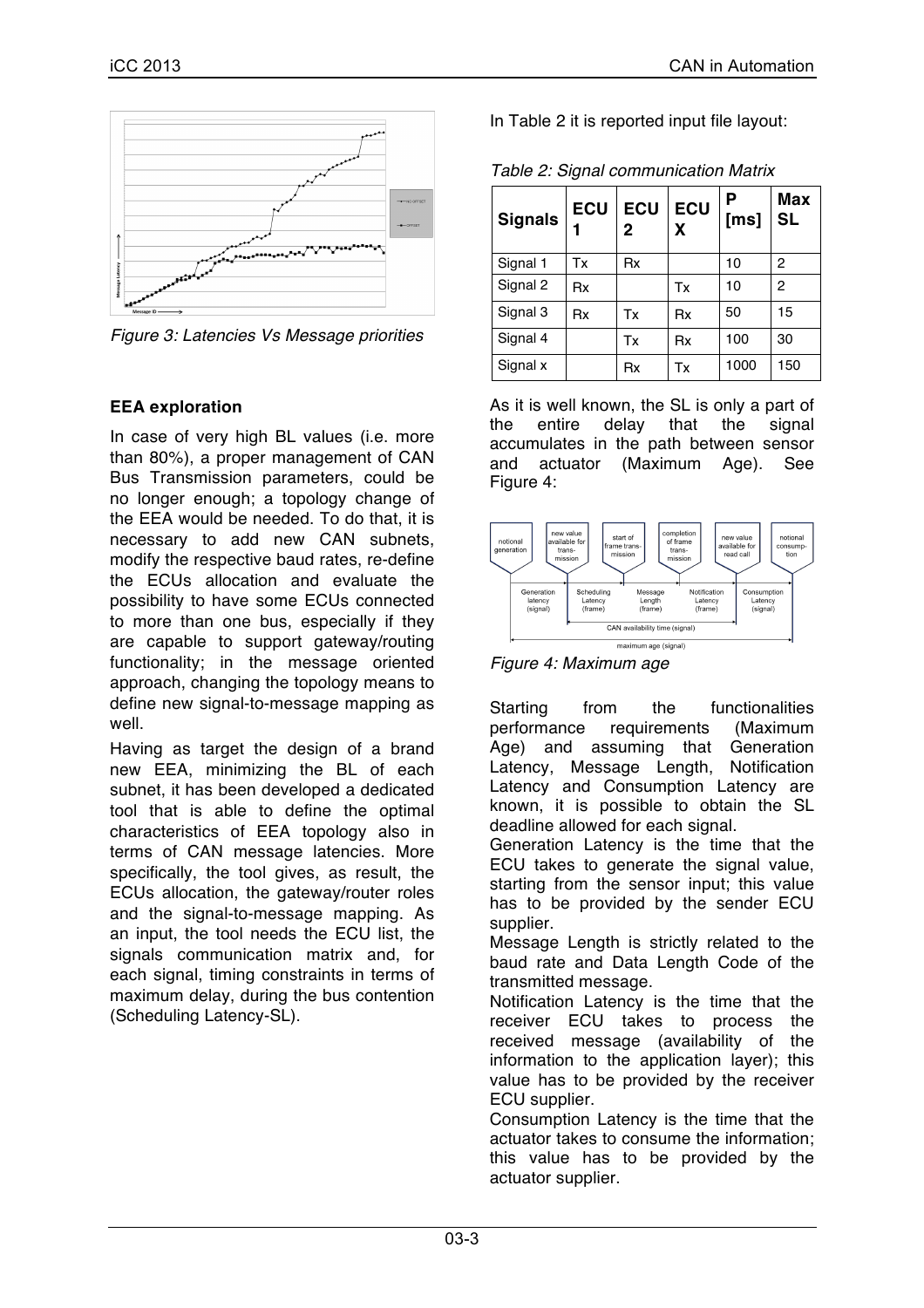For this aim a strong synergy with Tiers-1 is very important in terms of design data sharing.

# **Tool analysis results**

As a starting point of the analysis conducted, an EEA, having a high speed subnet with a baud rate equal to 500Kbps and a mid-speed subnet with a baud rate equal to 125 Kbps, has been considered as depicted in Figure 2, with a greater number of contents, functionalities and ECUs (29bit IDs) than the initial one. Running timing analysis, it has been obtained the results, in terms of BL and Quality Index as shown in the Table 3:

*Table 3: Initial EEA topology. High and Medium speed CAN subnet performances*

|                   | Subnet 1 | Subnet 2 |
|-------------------|----------|----------|
| #ECU              | 16       | 10       |
| # ECU on both     |          |          |
| # Messages        | 98       | 70       |
| BL [%]            | 92       | 60       |
| Quality Index [%] | >100     | 70       |

This so high BL value has led to try to obtain different solutions in terms of EEA topologies.

It has been provided to the tool, as an input, the ECUs, signals and timing constraints of the initial EEA, defining in addition the ECU having more than one CAN interface availability. No constraints have been given to the tool about the maximum number of subnets. After several explorations, the best EEA topologies in terms of BUS performances have been selected.

First: In Figure 5 it is presented the EEA topology having 2 High Speed Subnets with a baud rate equal to 500 Kbps, an ECU that is also the Gateway node and 3 ECUs (with no gateway functionality) connected to both subnets, 11 bit IDs. It has been considered only Powertrain and Chassis ECUs present in the initial EEA. In the table 4 the results in details.



*Figure 5: 2 High speed CAN subnet topology*

| Table 4: 2 High speed CAN subnet |  |
|----------------------------------|--|
| topology performances            |  |

|                   |    | Subnet 1   Subnet 2 |
|-------------------|----|---------------------|
| #ECU              | 10 |                     |
| # ECU on both     |    | 4                   |
| # Messages        | 43 | 48                  |
| BL [%]            | 39 | 34                  |
| Quality Index [%] | 20 | 15                  |

Second: In Figure 6 is presented EEA topology having 3 High Speed Subnets with a baud rate equal to 500 Kbps, an ECU that is also the Gateway node and 5 ECUs (with no gateway functionality) connected to more than one subnet, 11 bit IDs. It has been considered Powertrain , Chassis and Body/Infotainment ECUs present in the initial EEA. In the table 5 the results in details.



*Figure 6: 3 High speed CAN subnet topology*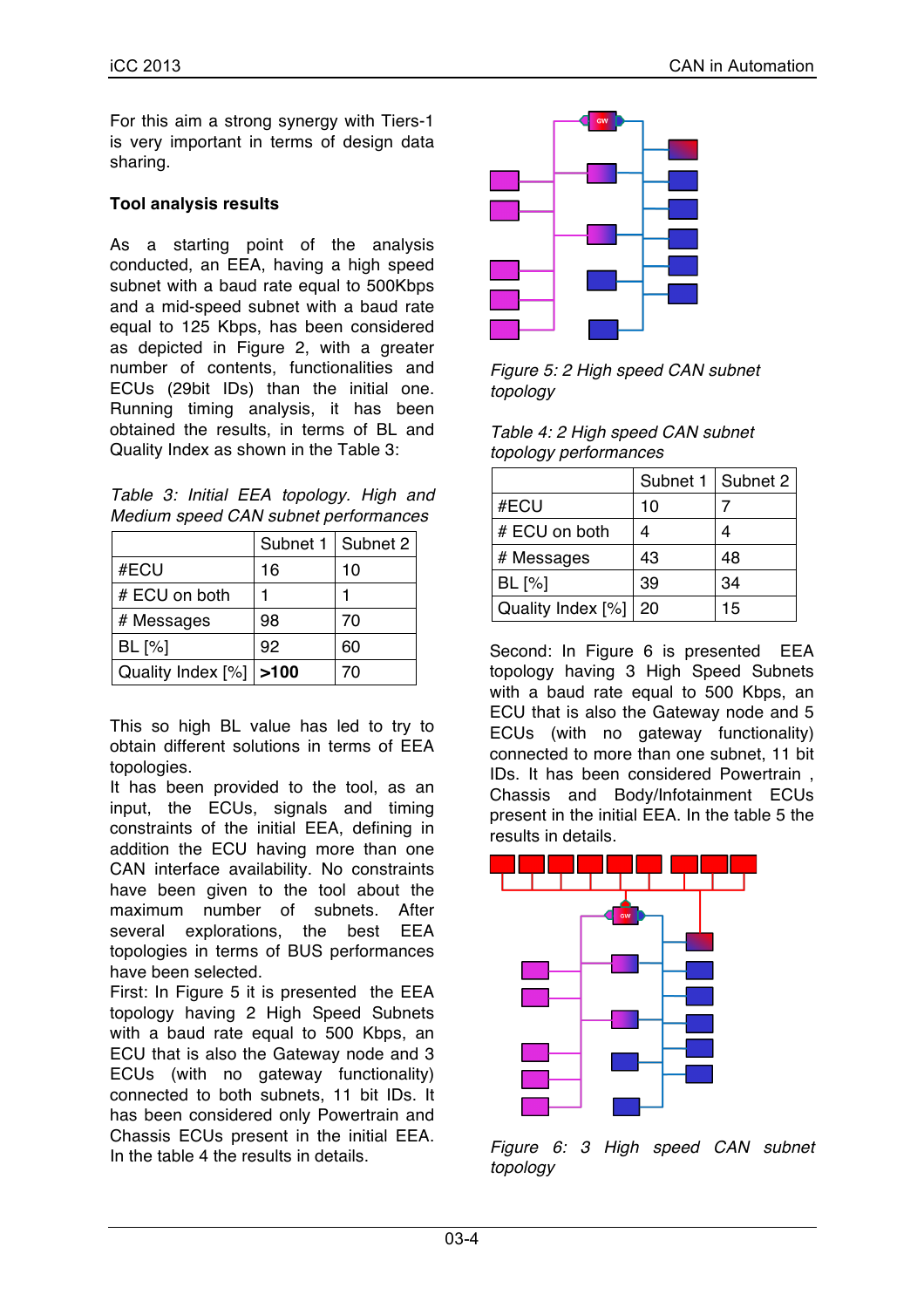|                                  | Subnet         | Subnet<br>2 | Subnet<br>3 |
|----------------------------------|----------------|-------------|-------------|
| #ECU                             | 10             | 8           | 6           |
|                                  | 2              | 2           |             |
| # ECU on<br>more than<br>one BUS | $\overline{2}$ |             | 2           |
|                                  |                | 1           |             |
|                                  |                |             |             |
| # Messages                       | 67             | 55          | 56          |
| BL [%]                           | 43             | 36          | 33          |
| <b>Quality Index</b><br>'%]      | 30             | 20          | 15          |

*Table 5: Three High speed CAN subnet topology performances*

Third: In Figure 7 is presented EEA topology having 4 High Speed Subnets with a baud rate equal to 500 Kbps, a dedicated ECU for the Gateway functionality and 6 ECUs (with no gateway functionality) connected to more than one subnet, 11 but IDs. It has been considered Powertrain, Chassis and Body/ Infotainment ECUs present in the initial EEA. In the table 6 the results in details.



*Figure 7: 4 High speed CAN subnet topology*

| Table 6: Four High speed CAN subnet |  |
|-------------------------------------|--|
| topology performances               |  |

|                         | Subn<br>et 1   | Subn<br>et 2   | Subn<br>et 3 | Subn<br>et 4 |
|-------------------------|----------------|----------------|--------------|--------------|
| #ECU                    | 9              | 8              | 6            | 5            |
|                         | $\overline{2}$ | $\overline{2}$ |              |              |
| # ECU                   | 1              |                | 1            |              |
| on more<br>than one     |                | 2              |              | 2            |
| <b>BUS</b>              |                |                | 1            | 1            |
|                         | 1              | 1              | 1            | 1            |
| #<br>Message<br>s       | 41             | 75             | 34           | 50           |
| BL [%]                  | 34             | 43             | 33           | 25           |
| Quality<br>Index<br>[%] | 17             | 32             | 15           | 12           |

All the topologies given by the tool, as an output result, have an improved CAN BUS performance but more subnets and CAN interfaces for some ECUs are needed, with cost increasing.

A specific focus should be done on Gateway node. In Table 7 it is shown the strict relationship between the number of the subnets and the number of gated messages.

| Table 7: Gated messages |  |
|-------------------------|--|
|-------------------------|--|

|                              | Topolog<br>y with 1<br>Subnet         | Topolog<br>y with 2<br>Subnet      | Topolog<br>y with 3<br>Subnet                       |
|------------------------------|---------------------------------------|------------------------------------|-----------------------------------------------------|
| #<br>Gateway<br>Message<br>s | 8                                     | 53                                 | 78                                                  |
| Gateway<br>node              | Nο<br>dedicate<br>ECU<br>d<br>Gateway | No<br>dedicate<br>d ECU<br>Gateway | Dedicate<br>d ECU<br>Gateway<br>(Central<br>Gateway |

Dedicated ECU Gateway, in the third topology, allows having High-Performance gateway functionality in order to avoid introducing any further delays in the